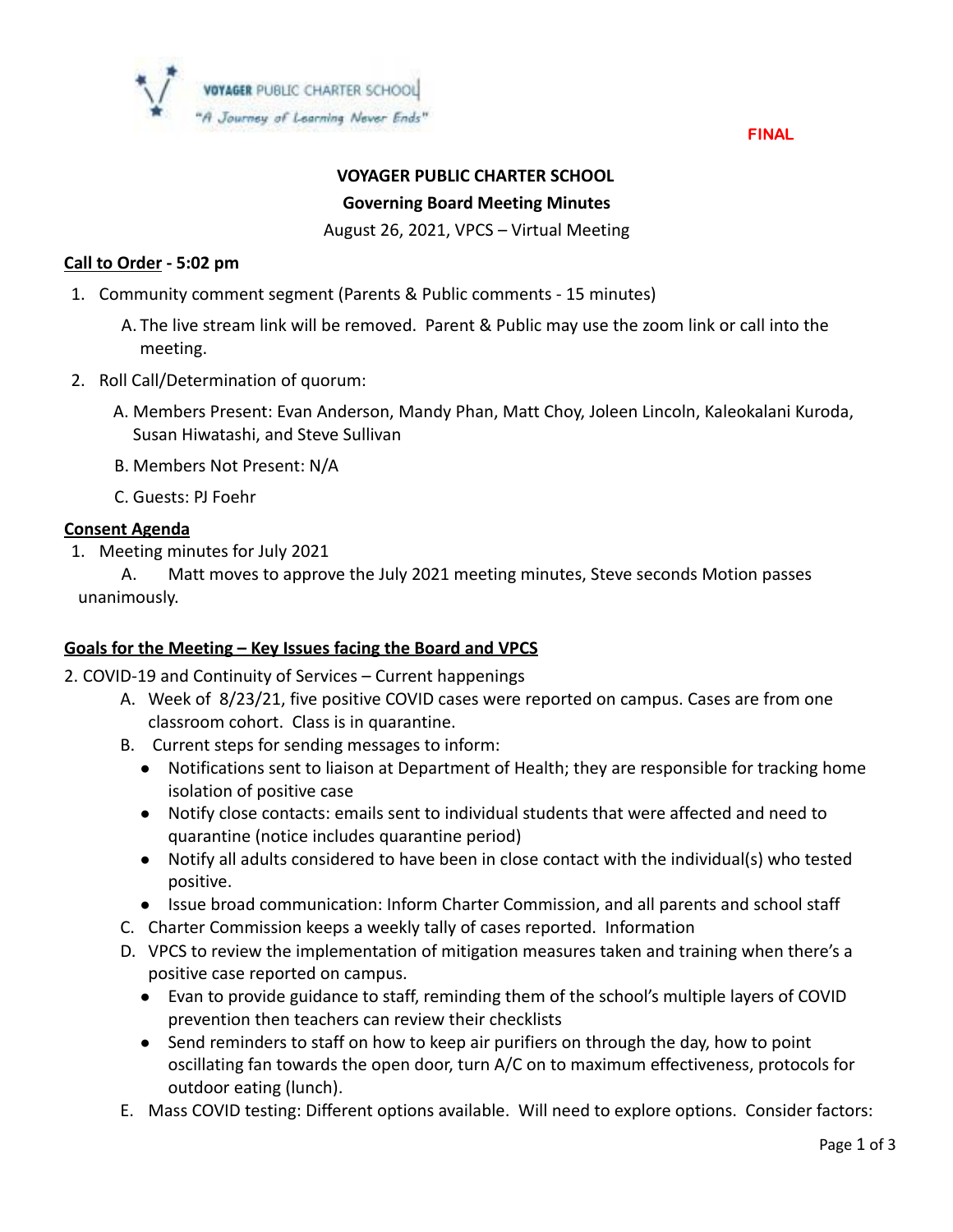costs/funding, operations of testing, will it be offered to staff and students.

- 3. Finance Committee, reserves, and discussion on Current Budget
	- A. Committee Report included.
	- B. Income Statement: Overview school year 20-21 net income \$20,840 (positive). Income lower from July's report due to a large amount was turned into deferred revenue because federal monies were not spent. Monies will move into next school year (spend, expense, recognize revenue).
	- C. Enrollment: 286 students; down due to no offerings for distance learning options.
- 4. Voyager Budget
	- A. Budget to be submitted to the Commission on September 1, 2021. Steve moves a motion to approve the budget, Kaleo second. Motion passes unanimously.
		- Follow-ups for budget: Breakdown of reserves and how much of operating budget we need to have
	- B. Enrollment: Expected budgeted enrollment for next school year 290, previously was 295. Latest projection on per pupil funding is \$7,397/pupil. About \$400 less than previously expected.
	- C. Largest increases in cost are from assistant principals, expansion of STEM programs, and interventionists.
	- D. The budget results in a deficit of \$238,684
	- E. Possible additional expenses: Mass COVID testing for staff/students
	- F. Discussed with the committee that if things don't change will need to be ready for next year to make some aggressive cuts.
	- G. Possible Volunteer staff positions: Individuals with needed required skill sets (nurse aide, contact tracer
	- H. There are other financial metrics to be aware of when approving:
		- Should not have a deficit to start with (ding on financial metrics and reserves). \*\*Commission provided assurance that there will not be immediate closures of charter schools if they do not meet all financial metrics.
	- H. Recommitment to recovery plan discussed. Along with the deficit need to have a plan to get back to black and what that will require.
- 5. Teacher/Staff Representative Update
	- A. Michelle Richards Will serve another term as Staff Representative
- 6. New Business / Additional Matters
	- A. Future Facilities Discussion: Paradise Park as a consideration for future facilities for VPCS. Matt will follow up with his contact. Steve had sent an email to the neighborhood board. Goal is to meet with the Manoa Neighborhood Board to discuss including VPCS in future discussions as it relates to having a facility that we would not need to pay rent.
	- B. Committee positions:
		- Governance Committee to research if there is a Staff Representative position
		- Finance: Add Joleen Lincoln
		- Facilities: Remove Ali Yasuoka, Add Joleen Lincoln. Need to confirm if Lynn still wants to sit on the committee. Committee also covers COVID Protocols.
		- Excellence in Education: Committee has not met in over a year. Remove Ali Yasuoka. Evan to confirm if the remaining individuals listed would like to remain on committee.
		- School Leader: Dane Carlson confirmed he will provide help.
		- Terms Staff & Parent reps: Intent is to have staggered terms so that no two reps expire